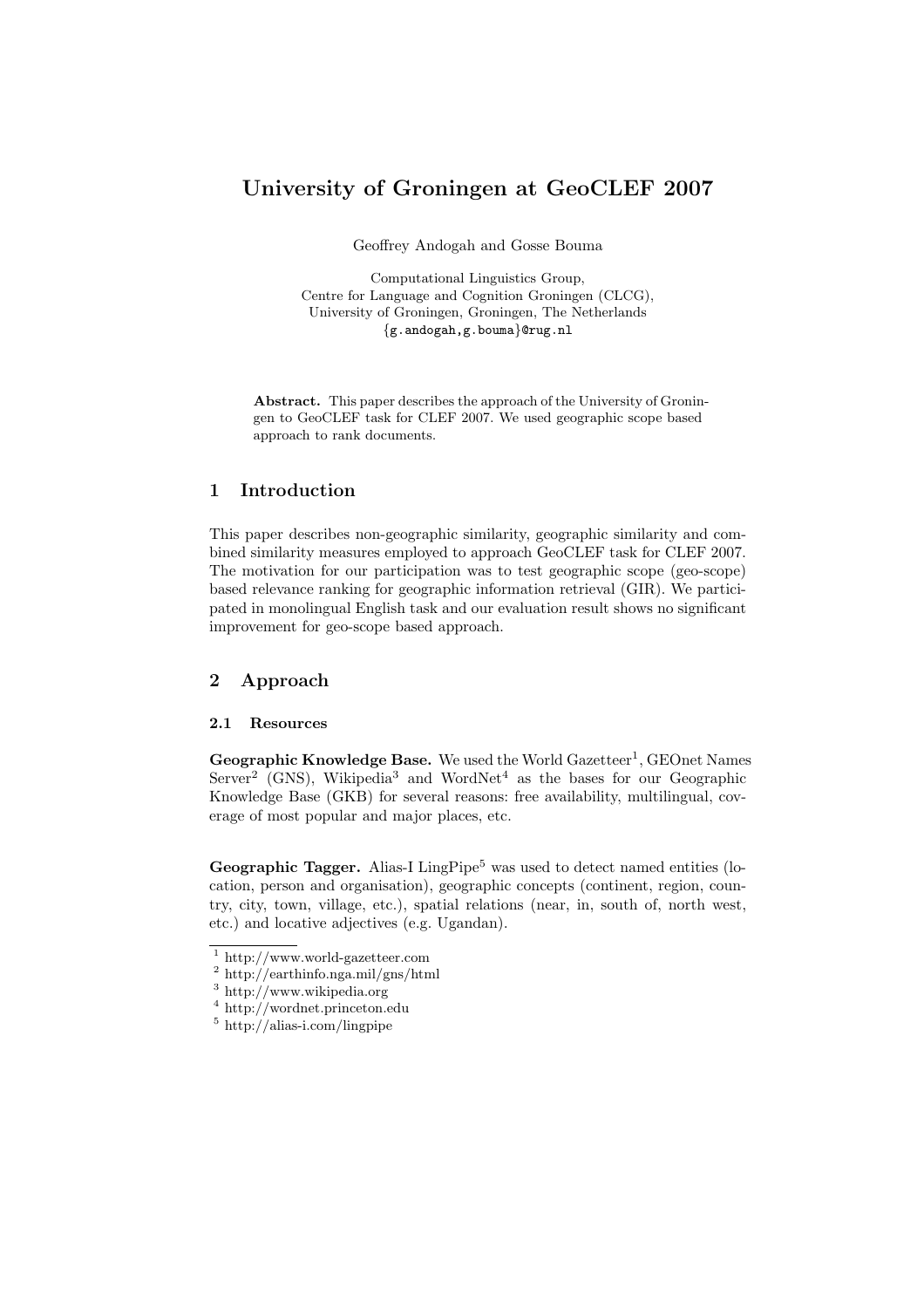Lucene Search Engine. Apache Lucene<sup>6</sup> is a high-performance, full-featured text search engine library written entirely in Java. Lucene's default similarity measure is derived from the vector space model (VSM). Lucene was used to index and search both indexes.

#### 2.2 Document Indexing

The reference document collection provided for experimentation was indexed using Lucene. Document HEADLINE and TEXT contents were combined to create document content for indexing (see Table 1 for details). Before indexing, the documents were processed with the Porter stemmer and the default Lucene English stopword list.

Table 1. Reference document index structure

| Field Lucene Type Description |                                                                      |
|-------------------------------|----------------------------------------------------------------------|
|                               | docid Field. Keyword Document unique identification                  |
|                               | content Field. Unstored Combination of HEADLINE and TEXT tag content |

#### 2.3 Similarity Measure

Non-Geographic Similarity Measure. We used the Apache Lucene IR library to perform non-geographic search. Lucene's default similarity measure is derived from the vector space model (VSM). The Lucene similarity score formula combines several factors to determine the document score for a query [4]:

$$
NonSim(q, d) = \sum_{t in q} tf(t in d) . idf(t) . bst . IN(t.field in d)
$$
 (1)

where,  $tf(t \text{ in } d)$  is the term frequency factor for term t in document d,  $idf(t)$  is the inverse document frequency of term  $t$ , bst is the field boost set during indexing and  $lN(t, field\ in\ d)$  is the normalization value of a field given the number of terms in the field.

**Geographic Similarity Measure.** As in  $[2,5]$ , we chose to use geographic scopes assigned to queries and documents to perform geographic relevance ranking of documents. Our geographic scope resolver [1] assign multiple scopes to documents ranking the scopes from the most relevant to the least relevant, thereby associating a document with multiple scopes or associating a scope with several documents. We limit geographic scopes (geo-scopes) of population centers

<sup>6</sup> http://jakarta.apache.org/lucene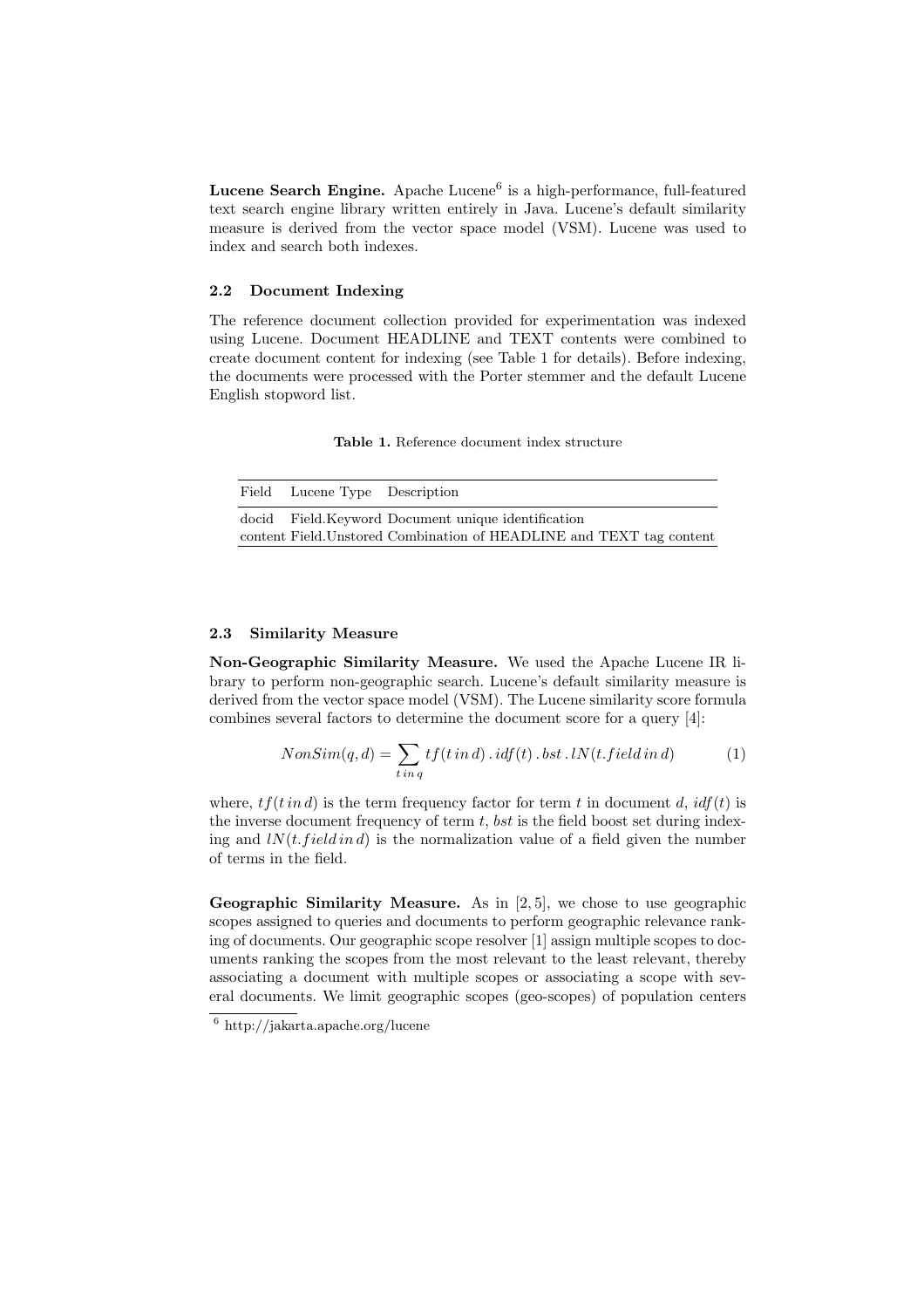to continent, continent-directional (e.g. western Europe, eastern Africa, eastern Europe, etc.), country, country-directional (e.g. north-of Italy), province<sup>7</sup>, and province-directional (e.g. northern California) level.

Equation 2 depicts our geographic similarity measure formula between query q and document d:

$$
GeoSim(q, d) = \begin{cases} SF \times WTS & \text{if } SF > 0\\ 0 & \text{otherwise} \end{cases}
$$
 (2)

where;

$$
SF = \begin{cases} \sqrt{\frac{N_{(d,q)}}{N_d + N_q + |N_d - N_q|}} & \text{if } N_{(d,q)} > 0\\ 0 & \text{otherwise} \end{cases}
$$
(3)

$$
WTS = \sum_{s} \sqrt{wt_{(q,s)}} \times \log(1 + wt_{(d,s)})
$$
\n(4)

and, where;  $N_q$  is the number of scopes in the query scope set,  $N_d$  is the number of scopes in the document scope set,  $N_{(d,q)}$  is the number of document scopes present in query scope set,  $wt_{(q,s)}$  is the weight assigned to scope s in query q by the scope resolver and  $wt_{(d,s)}$  is the weight assigned to scope s in document d by the scope resolver. For a given query,  $N_q$  is invariable whilst  $N_d$  and  $N_{(d,q)}$ vary per document retrieved. The motivation for designing Equation 3 is to mitigate effects of arbitrarily large variations of  $N_d$  and  $N_q$  to a reasonable level. The values of Equation 3 are within  $0.0 < SF \leq 0.5$ . Equation 4 as arranged provides the best overall performance for Equation 2 (that is, applying square root weighting to  $wt_{(q,s)}$  and logarithmic weighting to  $wt_{(d,s)}$ .

Geo-IR Similarity Measure. The final similarity score formula is directly derived from Equation 1 and Equation 2 similarity score formulae.

$$
Sim(q, d) = \lambda_T \; NonSim(q, d) + \lambda_G \; GeoSim(q, d)
$$
\n
$$
(5)
$$

$$
\lambda_T + \lambda_G = 1 \tag{6}
$$

where;  $\lambda_T$  is the non-geographic interpolation factor and  $\lambda_G$  is the geographic interpolation factor. Before the ranked list for non-geographic and geographic relevance ranking are linearly combined, their respective scores are normalized to [0, 1].

## 2.4 Query Formulation for Official GeoCLEF Runs

This section describes the University of Groningen official runs for GeoCLEF 2007. In particular we describe which topic components are used for query formulation and which similarity measures were used to perform relevance ranking.

<sup>7</sup> Here a province represents first order administrative division of a country.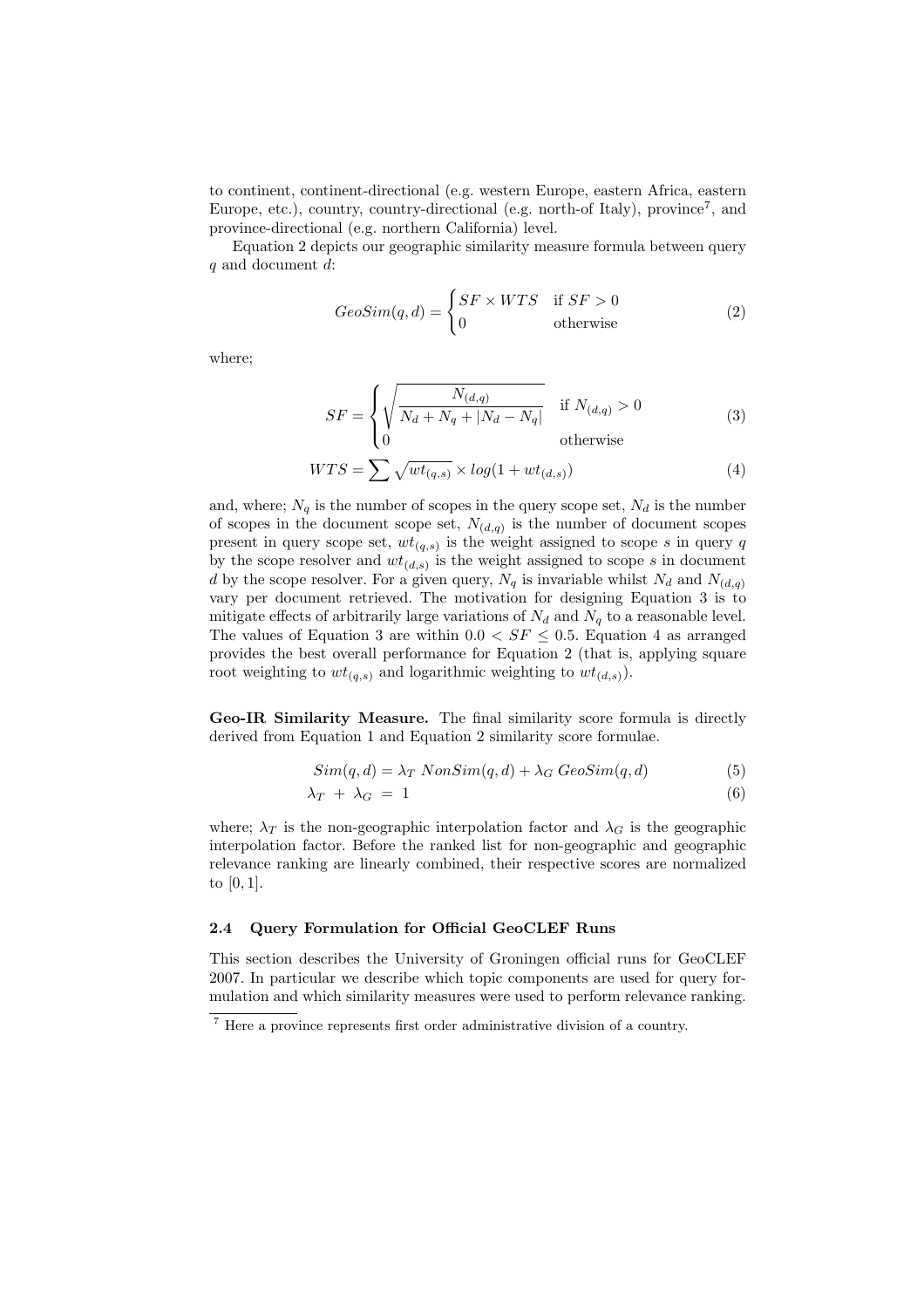Topic Categorization. In [3], geographic topics are categorized into eight according to the way they depend on a place (e.g. UK, St. Andrew, etc.), geographic subject (e.g. city, river, etc.) or geographic relation (e.g. north of, western, etc.). GeoCLEF 2007 topics generation followed similar classification, and in our experiment we grouped the topics into two: (1) topics whose geographic scopes can easily be resolved to a place (GROUP1), and (2) topics whose geographic scopes cannot be resolved to a place (GROUP2).

We performed geographic expansion on the following members of GROUP1  $-51, 59, 60, 61, 63, 65, 66, 70$ . The motivation for geographic expansion on these topics is that they lack sufficient geographic information or the geographic information provided are too ambiguous. For example, topic 59 is expanded by adding the names of major cities in Bolivia, Columbia, Ecuador and Peru. The Lucene boost factor of 0.45F is assigned to placenames for geographic query expansion while the boost factor for placenames in the original query is left at the default value of 1.0F.

Members of GROUP2 are topics – 56, 67, 68, 72. These topics fall under geographic subject with non-geographic restriction with exception of topic 72 which is more complex. Resolving geographic scope of these topics to a specific place is a non trivial undertaking. The most reasonable scope for these topics is geographic subject scope such as lake, river, beach, city, etc. For example, topic 56 concern documents with scope lake.

CLCGGeoEET00, CLCGGeoEETD00 and CLCGGeoEETDN00. Queries for these runs are formulated by the content of topic TITLE (T), TITLE-DESC (TD) and TITLE-DESC-NARR (TDN) tags respectively. GROUP1 topics are ranked according to Equation 5 with  $\lambda_T = 1.0$  and  $\lambda_G = 0.0$ . GROUP2 topics are ranked according to Equation 1. However, the query for CLCGGeoEETDN00 was mistakenly formulated by the content of topic TITLE instead of TDN.

CLCGGeoEETDN00P is CLCGGeoEETDN00 with query formulated by topic TDN tag content.

CLCGGeoEETDN01. The query for this run should have been formulated by the content of topic TDN tags, however, the official result submitted erroneously used TITLE tag content. GROUP1 topics are ranked according to Equation 5 with  $\lambda_T = 0.85$  and  $\lambda_G = 0.15$ . GROUP2 topics are ranked according to Equation 1.

CLCGGeoEETDN01P is CLCGGeoEETDN01 with query formulated by topic TDN tag content.

CLCGGeoEETDN01B. The query for this run should have been formulated by the content of topic TDN tags, however, the official result submitted erroneously used TITLE tag content. GROUP1 topics are ranked according to Equation 5 with  $\lambda_T = 0.85$  and  $\lambda_G = 0.15$ .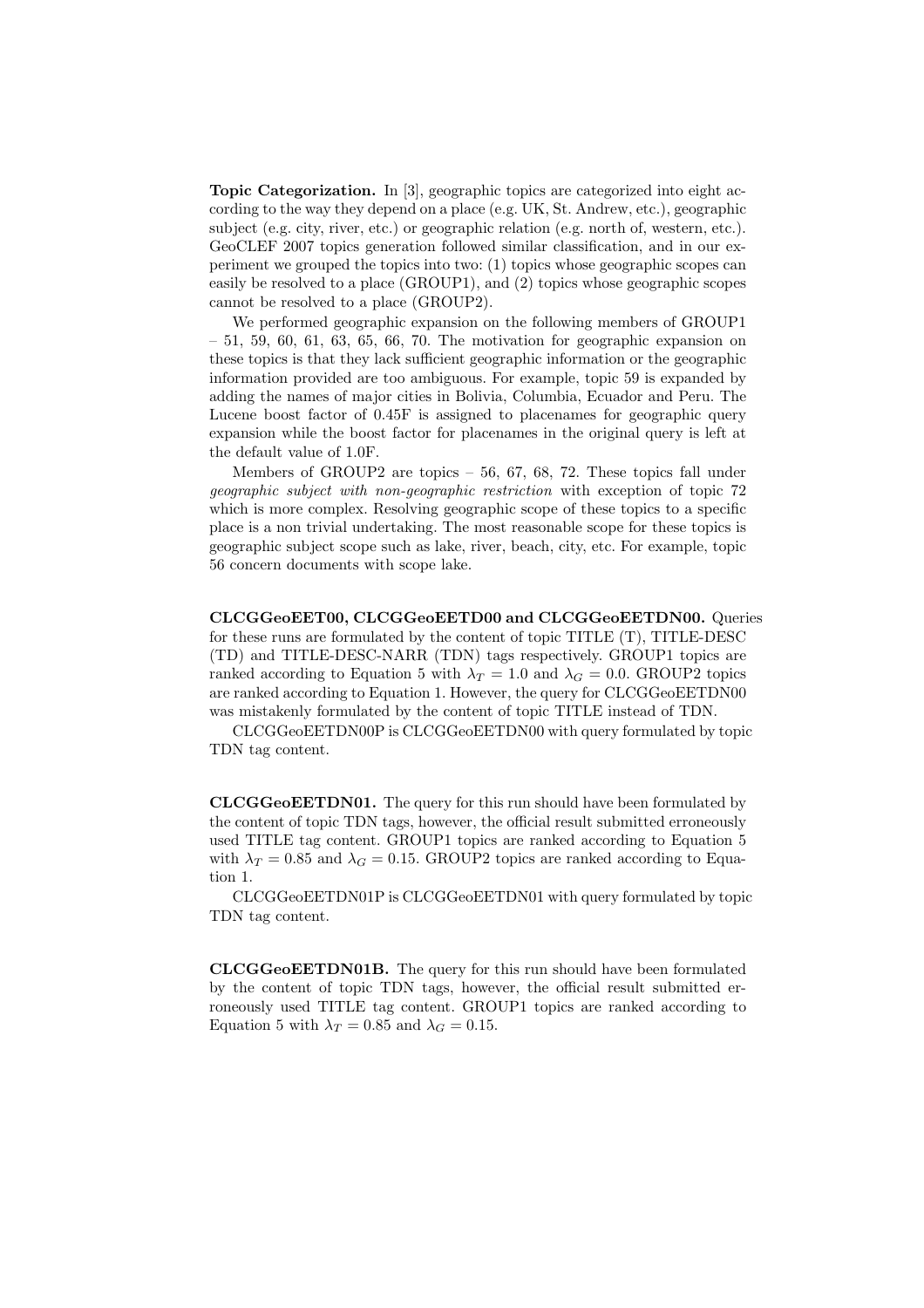For GROUP2 topics, we scan each document retrieved and ranked according to Equation 1 for geographic types (geo-types) as well as determine the geotypes of geographic names found in the documents. Each geo-type found in the document is assigned a weight. For documents containing query geo-type, we add the geo-type weight to Lucene score and then re-rank documents based on the new score.

CLCGGeoEETDN01BP is CLCGGeoEETDN01B with query formulated by topic TDN tag content.

## 3 Evaluation and Future Work

Table 2 shows the result of our runs. The best performing official run is CLCGGeoEETD00. However, as mentioned in the previous section the queries for runs CLCGGeoEETDN00, CLCGGeoEETDN01 and CLCGGeoEETDN01B were erroneously formulated by using the TITLE tag content instead of TITLE-DESC-NARR tags. As such these runs perform poorly. We made correction and they provided the best performance as shown by rows CLCGGeoEETDN00P, CLCGGeoEETDN01P and CLCGGeoEETDN01BP respectively.

The results of runs CLCGGeoEETDN00P and CLCGGeoEETDN01P are statistically equivalent, but 5.2 % better than result for CLCGGeoEETD00 which used TD content. From this we conclude that geographic information may be useful in improving the performance of an IR system in answering geography constrained user information need. However, scope based relevance ranking as implemented shows no significant improvement.

|             |  | <b>Table 2.</b> Individual Run Performance as measured by Mean Average Precision and |  |  |  |  |
|-------------|--|--------------------------------------------------------------------------------------|--|--|--|--|
| R-Precision |  |                                                                                      |  |  |  |  |

| Run              | MAP    | R-Precision |
|------------------|--------|-------------|
| CLCGGeoEET00     | 0.2023 | 0.2186      |
| CLCGGeoEETD00    | 0.2515 | 0.2595      |
| CLCGGeoEETDN00   | 0.2023 | 0.2186      |
| CLCGGeoEETDN01   | 0.2053 | 0.2234      |
| CLCGGeoEETDN01B  | 0.1847 | 0.2019      |
| CLCGGeoEETDN00P  | 0.2647 | 0.2743      |
| CLCGGeoEETDN01P  | 0.2681 | 0.2878      |
| CLCGGeoEETDN01BP | 0.2442 | 0.2579      |

Our future work will focus on investigating: (1) better geographic similarly measure formulae, (2) the use of geographic scopes selected by the searcher from the returned documents for relevance feedback and (3) term-relevance feedback based on geographic terms (e.g.placenamess) extracted by the searcher afterexaminingg retrieved documents. We are already testing some of these ideas and results are promising.